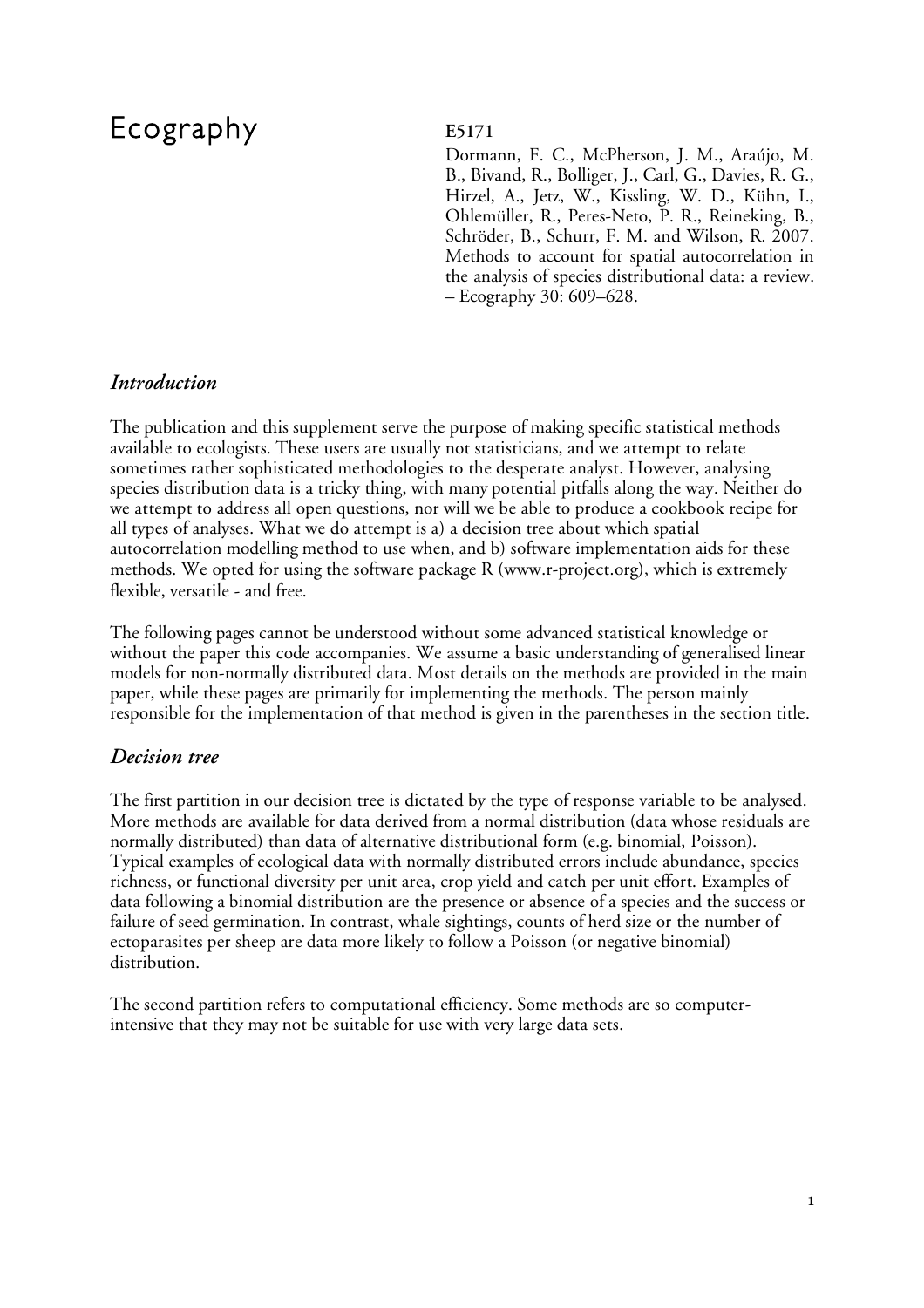| method                        | residuals                 | computational intensity |
|-------------------------------|---------------------------|-------------------------|
| <b>GAM</b>                    | normal, Poisson, binomial | low                     |
| autogressive models (SAR/CAR) | normal                    | medium-high             |
| <b>GLS</b>                    | normal                    | medium-high             |
| <b>GEE</b>                    | normal, Poisson, binomial | low                     |
| autocovariate regression      | normal, Poisson, binomial | low                     |
| spatial GLMM                  | normal, Poisson, binomial | very high               |
| Spatial Eigenvector Mapping   | normal, Poisson, binomial | very high               |

### *1.1. Preparing the data and non-spatial analysis (Carsten F. Dormann)*

All following analyses are illustrated using data organized as an XYZ-table (or, in the R nomenclature), data.frame. X and Y are the spatial coordinates, while Z is the response variable. Additionally, we have explanatory variables, here "rain" and "djungle". The data we used for the analysis are available as supplementary material ("snouterdata.txt").

To get into the right mood, we start with *non-spatial* models, both for normally and nonnormally distributed residuals:

#### **Reading the data**

```
#set your path here!
setwd <- "C:/Data/..."
#read in data:
snouter.df <- read.table("snouterdata.txt", header=T, sep="\t")
```
# **Run non-spatial models**

#### *GLMs* summary(ols1  $\leftarrow$  lm(snouter1.1  $\sim$  rain + djungle, data=snouter.df)) summary(binom1 <- glm(snouter2.1 ~rain+djungle, family=binomial, data=snouter.df)) summary(pois1 <- glm(snouter3.1 ~rain+djungle, family=poisson, data=snouter.df))

#### *GAMs (Janine Bolliger & Ralf Ohlemüller)*

There are two commonly used GAM-packages in R: **mgcv** (by Simon Woods) and **gam** (by Trevor Hastie). They are different, since there is no single definition of what a GAM is, but they are also similar (see the comparison in Faraway's book: Extending the Linear Model). Here, we use **mgcv**. We use the spline only for the geographical component, treating rain and djungle as fixed effects. This practically amounts to a trend-surface regression with rain and djungle as covariates.

```
library(mgcv)
summary(gam.norm <- gam(snouter1.1 \sim rain + djungle + s(X, Y),
data=snouter.df, family=gaussian))
summary(gam.bino <- gam(snouter2.1 \sim rain + djungle + s(X, Y),
data=snouter.df, family=binomial))
summary(gam.pois \leq gam(snouter3.1 \sim rain + djungle + s(X, Y),
data=snouter.df, family=poisson))
```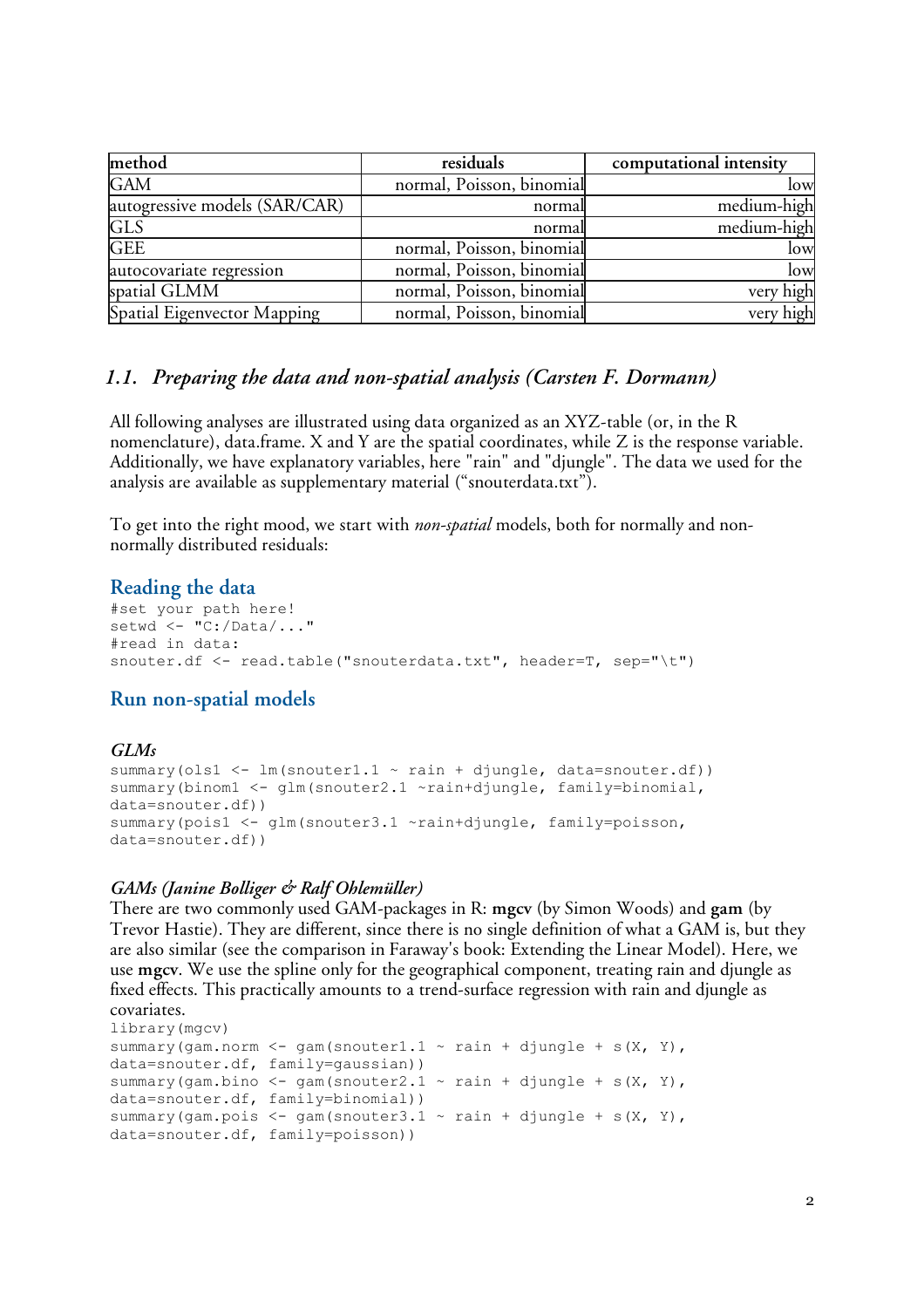The degree of spatial autocorrelation in the residuals can be assessed using correlograms. They depict Moran's across all distance classes.

#### **Plotting/calculating spatial autocorrelation**

```
# First, install the library ncf (http://onb.ent.psu.edu/onb1/);
# for windows:
install.packages("ncf",contriburl="http://asi23.ent.psu.edu/onb1/R/windows"
)
# for linux:
#install.packages("ncf",contriburl="http://asi23.ent.psu.edu/onb1/R/src")
require(ncf)
?correlog
model <- ols1 # or binom1 or pois1
correlog1.1 <- correlog(snouter.df$X, snouter.df$Y, residuals(model),
na.rm=T, increment=1, resamp=0)
# now plot only the first 20 distance classes:
par(mar=c(5,5,0.1, 0.1))
plot(correlog1.1$correlation[1:20], type="b", pch=16, cex=1.5, lwd=1.5,
xlab="distance", ylab="Moran's I", cex.lab=2, cex.axis=1.5); abline(h=0)
# make a map of the residuals:
plot(snouter.df$X, snouter.df$Y, col=c("blue",
"red")[sign(resid(model))/2+1.5], pch=19,
cex=abs(resid(model))/max(resid(model))*2, xlab="geographical x-
coordinates", ylab="geographical y-coordinates")
# calculate Moran's I values explicitly for a certain distance,
# and to test for its significance:
require(spdep)
snouter.nb <- dnearneigh (as.matrix(snouter.df[1:2]), 0, 20) #give lower and
upper distance class here!
snouter.listw <- nb2listw(snouter.nb) #turns neighbourhood object into a
weighted list
#this next step takes often several minutes to run:
GlobMT1.1<- moran.test(residuals(model), listw=snouter.listw)
```
Now we are set to start with the spatial analysis.

#### *1.2. Methods for normally distributed residuals*

The best established methods here are autoregressive models and Generalized Linear Models. Spatial filtering is a very new method. For details on GEE and autocovariate regression models see next section.

#### **Autoregressive Models in R**

AR are implemented in the library **spdep**. Several functions can be invoked for the regression itself, depending on which assumptions are made about the cause of spatial autocorrelation (errorsarlm, lagsarlm, spautolm). A comparison of these different autoregressive models is very advisable, either using model selection procedures (e.g. Kissling & Carl 2007) or the Lagrange multiplier test (see SAR below).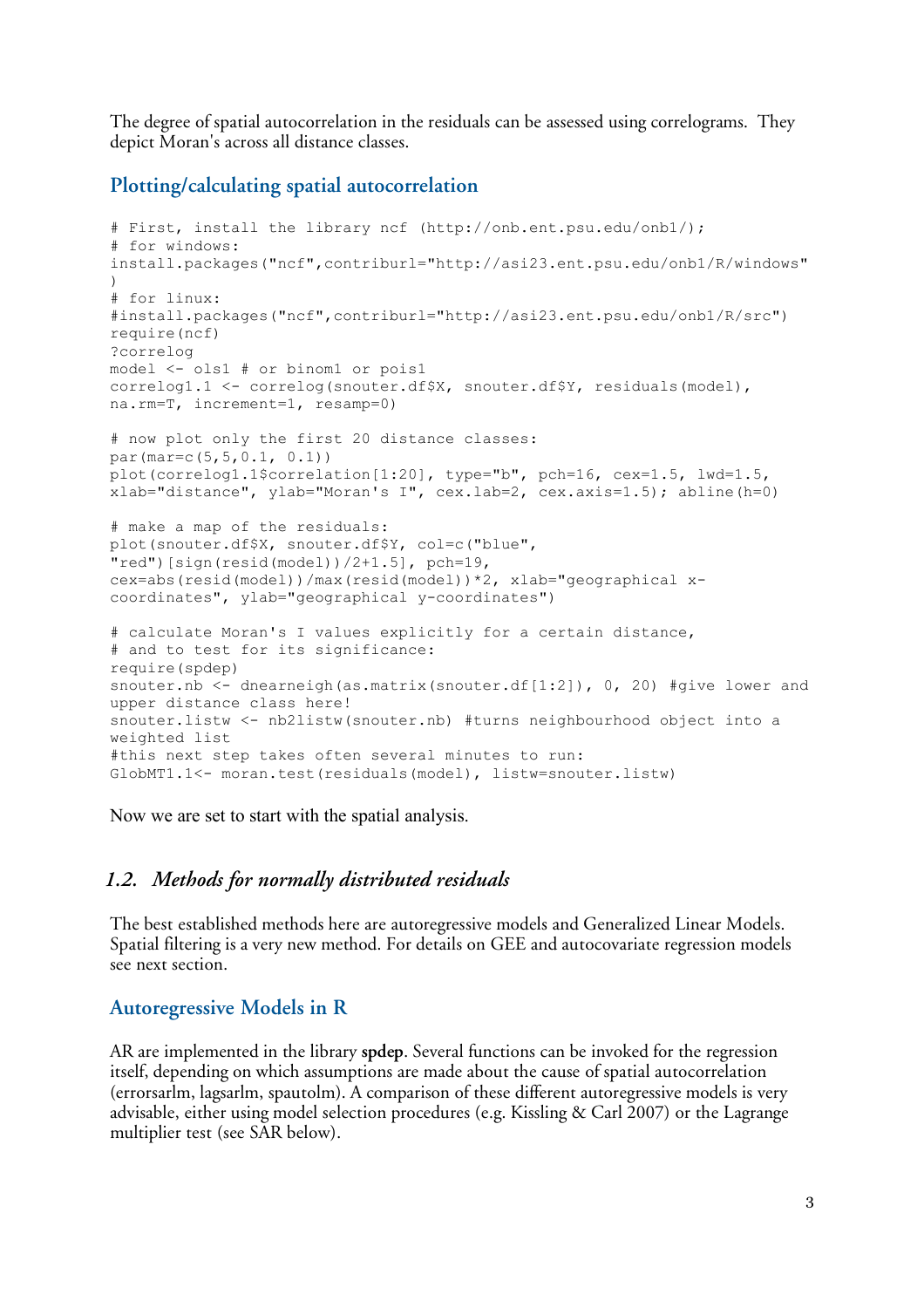#### **Simultaneous Autoregressive Models (SAR) (W. Daniel Kissling)**

1. spatial SAR error model ("SARerr"): function errorsarlm() 2. spatial SAR lag model ("SARlag"): function lagsarlm() with type="lag"

3. spatial SAR mixed model ("SARmix"): function lagsarlm() with type="mixed"

All SAR models require normally distributed errors. To use the SAR functions, one first needs to specify a spatial weights matrix which is to be incorporated in the SAR functions as a "listw" object. This spatial weights matrix is constructed by first defining the neighbourhood with the dnearneigh() function and then weighting the neighbours with the nb2listw() function by choosing a certain coding scheme (e.g., "B" = binary coding, "W" = row standardised, or "S" = variance-stabilising coding scheme).

Here we only use a neighbourhood distance of 1.5 and a coding scheme "W", but other spatial weights matrices can be defined and implemented. The Lagrange Multiplier diagnostics function "lm.LMtests()") is used to compare the different SAR model types. Rather than entering the regression formula directly, we here call a previous non-spatial model (ols1) for this. A model selection procedure can also be used (Kissling & Carl 2007).

```
require(spdep)
```

```
# Data preparation
snouter.df <- read.table("snouterdata.txt", header=T, sep="\t")
# Define coordinates, neighbours, and spatial weights
coords<-as.matrix(cbind(snouter.df$X,snouter.df$Y))
#Define neighbours up to a certain distance
nb1.5<-dnearneigh(coords,0,1.5) #you can use e.g. distance 1 or 2 instead
#Spatial weights
nb1.5.w<-nb2listw(nb1.5, glist=NULL, style="W", zero.policy=FALSE)
#1. Spatial SAR error model
sem.nb1.5.w <- errorsarlm(ols1, listw=nb1.5.w)
summary(sem.nb1.5.w) #Gives a summary of the SAR error model
# 2. Spatial SAR lag model
slm.nb1.5.w <- lagsarlm(ols1, listw=nb1.5.w, type="lag")
summary(slm.nb1.5.w) #Gives a summary of the SAR lag model
# 3. Spatial SAR mixed model
smm.nb1.5.w <- lagsarlm(ols1, listw=nb1.5.w, type="mixed")
summary(smm.nb1.5.w) #Gives a summary of the SAR mixed model
# Lagrange multiplier diagnostics for model comparison
#To test which model is most appropriate:
lm.LMtests(lm1, nb1.5.w, test="all")
```
#### **Conditional Autoregressive Models (CAR) (Boris Schröder)**

require(spdep)

#Make a matrix of coordinates coords<-as.matrix(cbind(data\$X,data\$Y))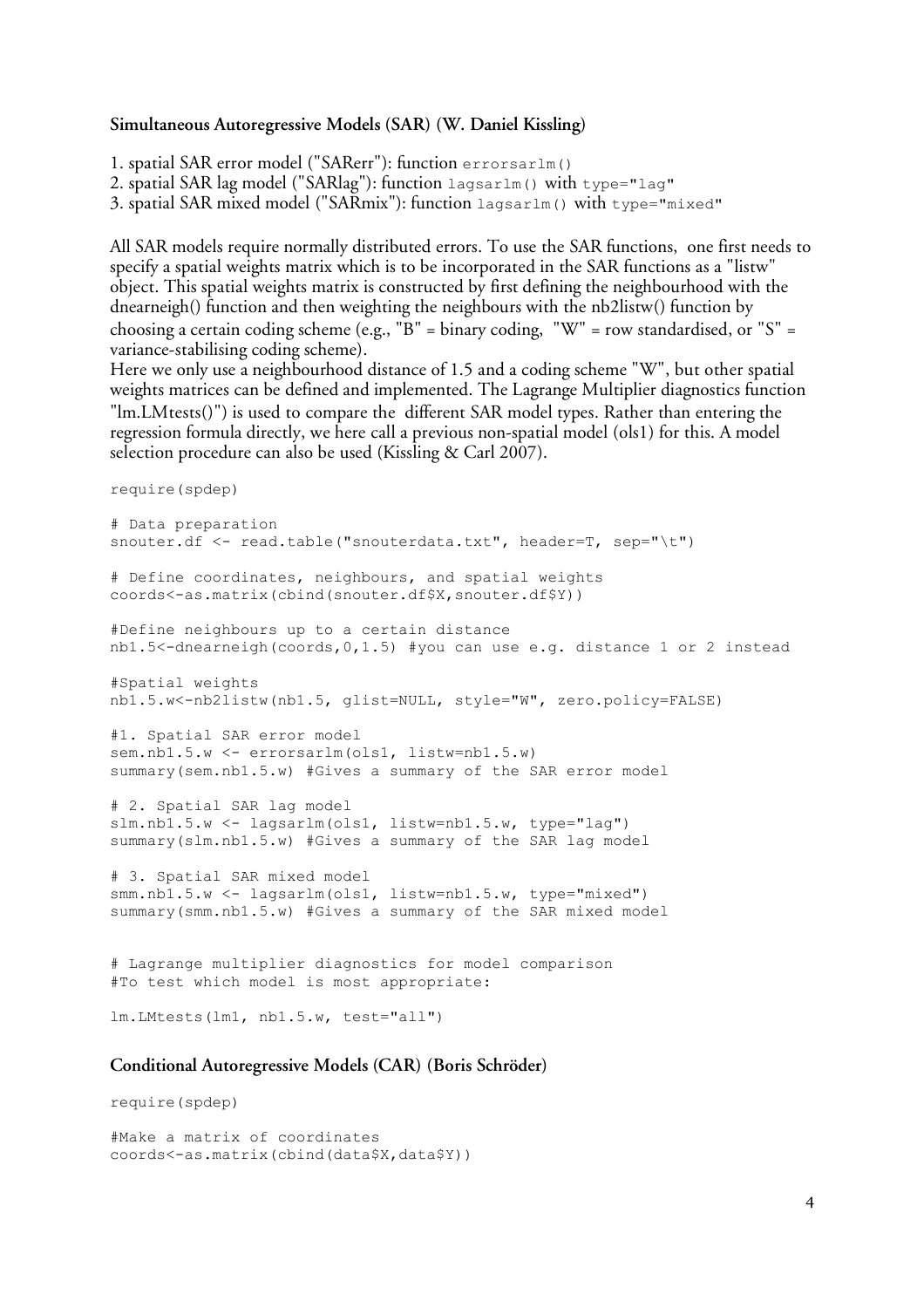```
#Define neighbourhood
nb<-dnearneigh(coords, 0, 2) # 2<sup>nd</sup> order neighbourhood
# define spatial weights matrix
w<-nb2listw(nb, style="W", zero.policy=FALSE)
# specify and run CAR model
cem<-spautolm(snouter1.1 ~ rain + djungle, data=snouter.df, listw=w,
family="CAR") # CAR error model
summary(cem)
```
#### **Generalized Least Square Models in R (Björn Reineking)**

GLS are fitted using the function gls {**nlme**} or gls.fit {**MASS**}. Internally, also SAR and CAR methods call one of them. gls {**nlme**} offers to specify the expected form of autocorrelation in the correlation argument. With the correlation option in the gls-call, the different spatial correlation structures can be specified.

```
require(nlme)
?gls #for syntax help
?corClasses #for help with correlation functions available
summary(qls.exp <- qls(snouter1.1 \sim rain + djungle, data=snouter.df,
correlation=corExp(form=~X+Y)))
summary(qls.gauss <- qls(snouter1.1 \sim rain + djungle, data=snouter.df,
correlation=corGaus(form=~X+Y)))
summary(gls.spher \leq gls(snouter1.1 \sim rain + djungle, data=snouter.df,
correlation=corSpher(form=~X+Y)))
```
#### *1.3. Methods also for non-normally distributed residuals (e.g. Poisson or binomial)*

#### **Autocovariate regression in R (Jana McPherson)**

Autocovariate regression was conceived for binary data (as "autologistic regression") by Augustin et al. (1996). Here we offer the identical methodology to be extended to any type of data, since the logic behind the approach is independent of the error distribution. Note, however, that to date only autologistic regressions have found their way into literature, and we cannot warrant for the statistical correctness of this approach. In R, a function autocov\_dist {**spdep**} provides the means to create a new explanatory variable which is entered in addition to the other explanatory variables in the model.

```
require(spdep)
?autocov_dist
# prepare neighbour lists for spatial autocorrelation analysis
nb.list <- dnearneigh(as.matrix(snouter.df[,c("X", "Y")]), 0, 5)
nb.weights <- nb2listw(nb.list)
#Make a matrix of coordinates
coords<-as.matrix(cbind(data$X,data$Y))
# compute the autocovariate based on the above distance and weight
ac \le - autocov dist(snouter1.1, coords, nbs = 1, type = "inverse")
```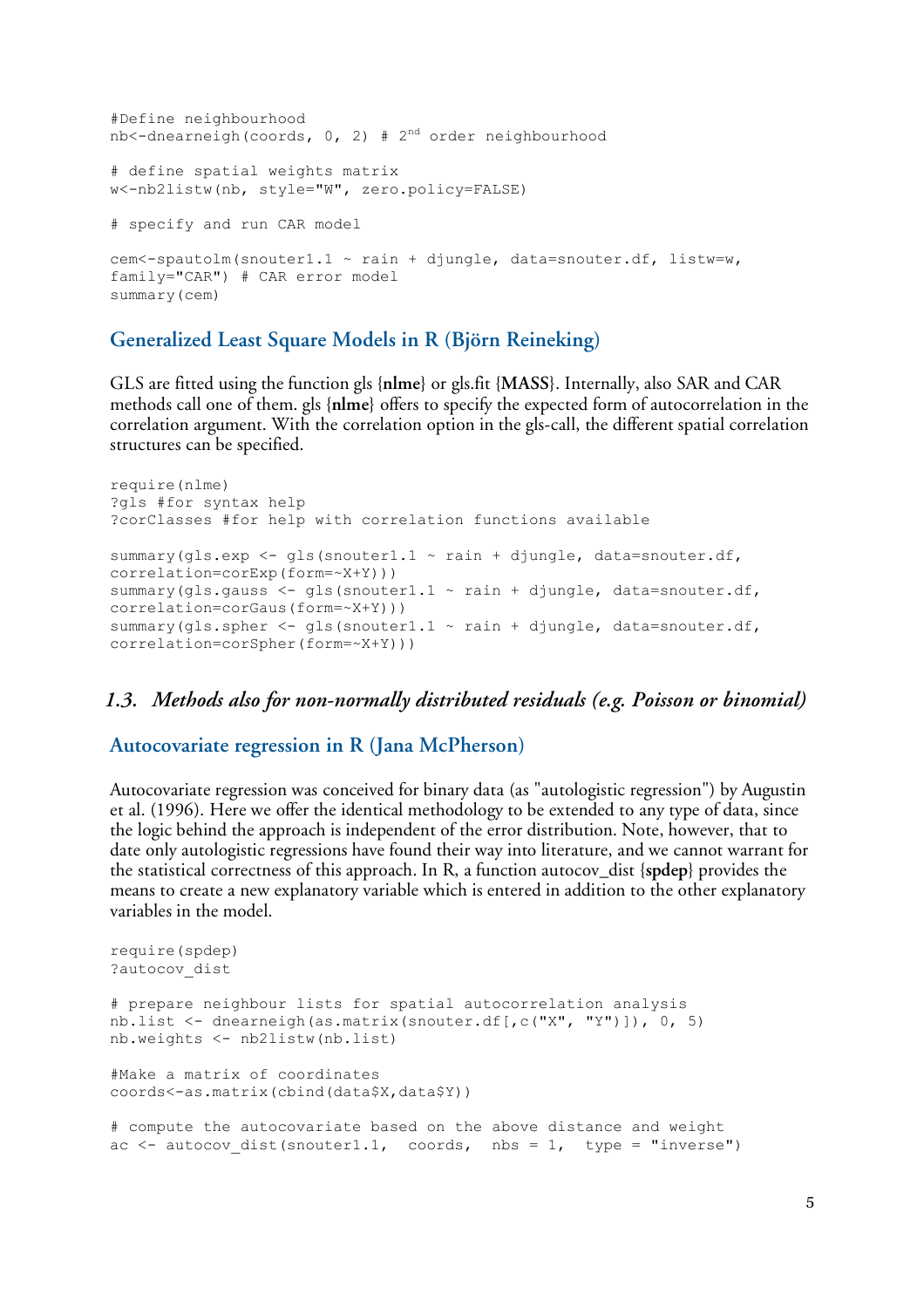# now run a linear model with the autocovariate as additional explanatory variable: fm  $\le$  - lm(snouter1.1  $\sim$  rain + djungle + ac, data=snouter.df) summary(fm)

#### **Generalized Estimation Equations in R (Gudrun Carl)**

Two different GEE packages are available in R: gee {**gee**} and geese {**geepack**}. Data preparation for the analysis is a significant part of the exercise, while the models themselves work fast and efficient. The following code and helper functions shall aid with the data preparation.

Copy the following code (starting and ending with #%%%%%%%%%%) into a text-file and save as "geefunctions.R". It is also provided as supplementary material, which you can include into an R-session writing: source("geefunctions.R").

```
#88888888# Helper functions for the spatial usage of gee and geepack
# Code written by Gudrun Carl, 2005
##############################################################
#########################################################################
dat.nn<-function(data,n){
#########################################################################
# A function to generate clusters and order variables and
# to produce a data frame with response, predictors, coordinates, and
# 3 new parameters:
# o for order
# id for identifying clusters and
# waves for identifying members of clusters
#
# Arguments
# data a data frame with response and predictors and
            in the last columns with ordered cartesian coordinates
# n for maximal cluster size n*n
#########################################################################
1 < -dim(data)[2]
OST<-data[,l-1]
NORD<-data[,l]
ko<-OST-min(OST)
idx < -(ko-(ko%n)))/n+1ks<-NORD-min(NORD)
idy < - (ks-(ks%%(n)))/n+1
ie<-(idv-1)*max(idx)+idxidwx < -k0% (n) +1idwy < -ks%(n) + 1wav<-(idwy-1)*n+idwx
data<-as.matrix(data)
o<-order(ie,wav)
id<-ie[o]
waves<-wav[o]
dat.new1<-data[o,]
dat.new2<-cbind(dat.new1,o,id,waves)
dat.new<-as.data.frame(dat.new2)
}
```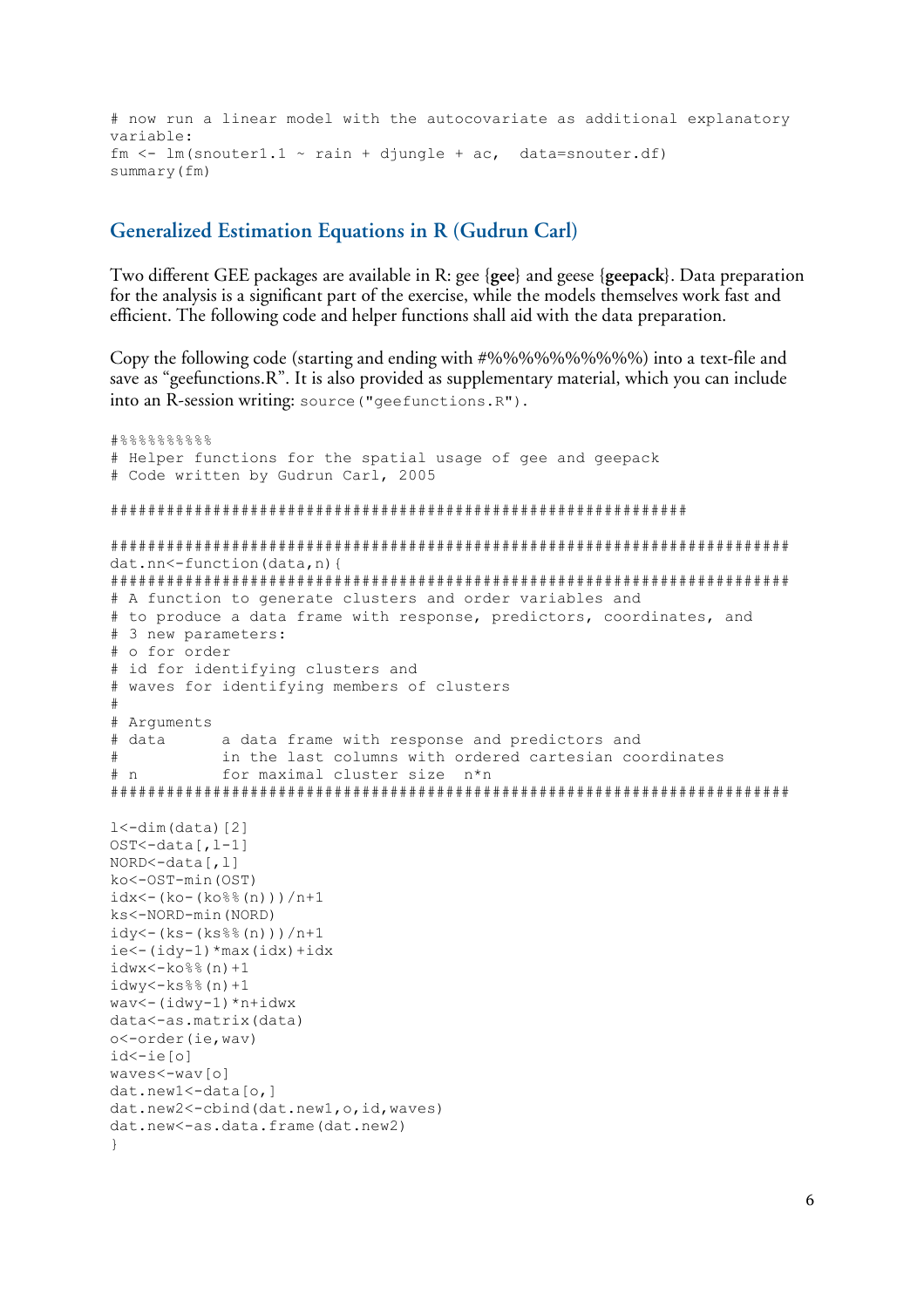```
a. qee \leq -function (mqee, n, type="qlm", constr="independence", quad=T) {
# A function to order correlation parameters of Generalized Estimating
# Equation Models
# Arquments
# mgee
             matrix or vector of correlation parameters according to model
# nfor maximal cluster size n*n
# type
             type of model
             "glm", "gee", "geese" are allowed
## corstr
             correlation structure
             "independence", "exchangeable", "userdefined" are allowed
#by default quadratic correlation structure
# quad
             for model "geese" and "userdefined" correlation only
#if (n == 2) n3 < -6if (n == 3) n3 < -36if (n == 4) n3 < -120a < -r e p(0, n3)if (type=="qlm") a < -aif(type=="qee") {
  if(corstr=="exchangeable") a[c(1:n3)]<-mgee[1,2]
  if(corstr=="independence") a<-a
\overline{\mathfrak{z}}a<-as.vector(a)
if(type=="geese") {
if(corstr=="userdefined"){
if (quad) {
if (n == 2)\left\{ \right.a < -\text{rep}(0, 6)a[c(1, 2, 5, 6)] <-mgee[1]
a[c(3, 4)] <-mgee [2]
\rightarrowif(n==3)
         \left\{\right.a < -r e p(0, 36)a[c(1, 3, 9, 11, 18, 22, 24, 27, 29, 33, 34, 36)] <-mgee [1]
 a[c(2, 6, 14, 21, 23, 35)] <-mgee [2]
 a[c(4, 10, 12, 17, 25, 28, 30, 32)] <-mgee [3]
 a[c(5, 7, 13, 15, 16, 20, 26, 31)] < -mgee [4]
 a[c(8, 19)]<-mgee[5]
\}if (n == 4) {
 a < -r e p (0, 120)a[c(1,4,16,19,30,33,46,55,58,66,69,76,79,88,93,96,100,103,106,109,114, 115, 118, 120) ] <-mgee [1]
 a[c(2, 8, 17, 23, 37, 50, 56, 62, 67, 73, 83, 92, 94, 101, 116, 119)] <-mgee [2]
 a[c(3, 12, 27, 41, 54, 57, 95, 117)] <-mgee [3]
 a[c(5, 18, 20, 32, 34, 45, 59, 68, 70, 78, 80, 87, 97, 102, 104, 108, 110, 113)] < - mage [4]
 a[c(6, 9, 21, 22, 24, 31, 36, 38, 44, 49, 60, 63, 71, 72, 74, 77, 82, 84, 86, 91, 98,105, 107, 112) ]<-mgee [5]
 a[c(7, 13, 26, 28, 40, 42, 43, 53, 61, 85, 99, 111)] <-mgee [6]
 a[c(10, 25, 35, 48, 64, 75, 81, 90)] < - mgee [7]
 a[c(11, 14, 29, 39, 47, 52, 65, 89)] < - mgee [8]
 a[c(15, 51)] <-mgee [9]
\}if(!quad) a<-mgee
ો
if (costr=="exchangeable") a[c(1:n3)]<-mgee
if(corstr=="independence") a<-a
```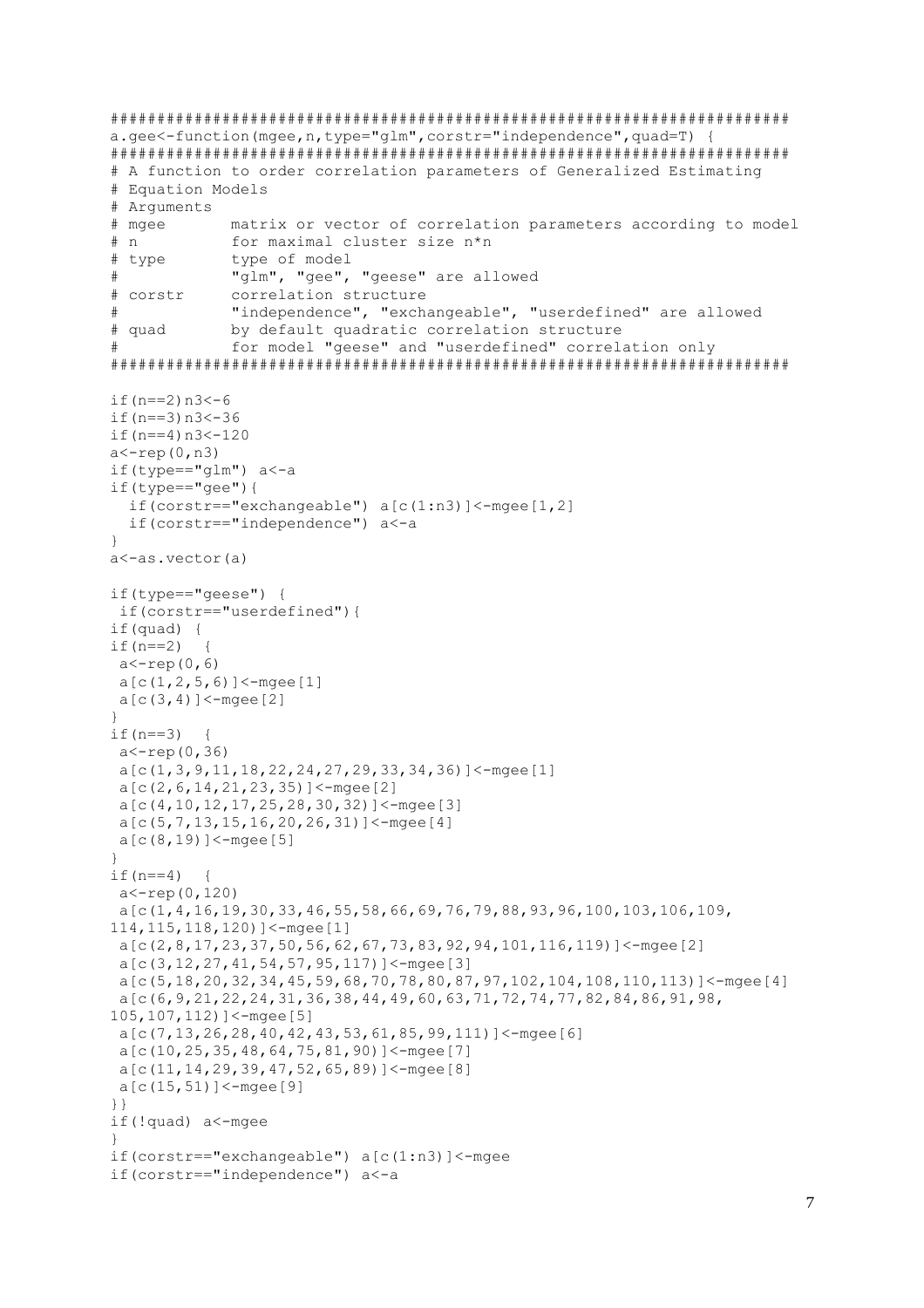```
- }
a<-as.vector(a)
-1
clus.sz <- function (id) {
# A function to calculate sizes of clusters
# Argument
# idvector which identifies the clusters
clus<-rep(0,length(id))
k \big( 0 < - \big) 0k1 < -1for (i in 2: length (id) \{ i1 < -i-1if(id[i] == id[i1]) {k1<-k1+1}if(i==length(id)) {k0<-k0+1clus[k0]<-k1}
if(id[i] != id[i1]) {k0<-k0+1}clus[k0]<-k1k1 < -1if (i == length (id)) {k0 < -k0+1clus[k0]<-k1 } } }
clusz < -clus[clus>0]
\rightarrowzcor.quad<-function(zcor, n, quad=TRUE) {
# A function to create a quadratic correlation structure
# zcor an object of class "genZcor" (see: geepack)
# nfor maximal cluster size n*n
# quad
       by default quadratic correlation structure
if (quad) {
if (n == 2) {
zcorn<-\text{matrix}(0, \text{dim}(zcor) [1], 2)zcorn[,1] <-zcor[,1] +zcor[,2] +zcor[,5] +zcor[,6]
zcorn[, 2]<-zcor[, 3]+zcor[, 4]\}if (n == 3) {
 zcorn < -matrix(0, dim(zcor) [1], 5)zcorn[, 1] < -zcor[, 1] + zcor[, 3] + zcor[, 9] + zcor[, 11] + zcor[, 18] + zcor[, 22] +zcor[, 24]+zcor[, 27]+zcor[, 29]+zcor[, 33]+zcor[, 34]+zcor[, 36]zcorn[, 2] < -zcor[, 2] + zcor[, 6] + zcor[, 14] + zcor[, 21] + zcor[, 23] + zcor[, 35]zcorn[, 3] < -zcor[, 4] + zcor[, 10] + zcor[, 12] + zcor[, 17] + zcor[, 25] + zcor[, 28] +zcor[, 30]+zcor[, 32]zcorn[, 4] < -zcor[, 5] + zcor[, 7] + zcor[, 13] + zcor[, 15] + zcor[, 16] + zcor[, 20] +zcor[, 26]+zcor[, 31]zcorn[, 5]<-zcor[, 8]+zcor[, 19]\lambdaif (n == 4) {
zcorn<-\text{matrix}(0, \text{dim}(zcor) [1], 9)zcorn[, 1] < -zcor[, 1] + zcor[, 4] + zcor[, 16] + zcor[, 19] + zcor[, 30] + zcor[, 33] +zcor[,46]+zcor[,55]+zcor[,58]+zcor[,66]+zcor[,69]+zcor[,76]+
zcor[,79]+zcor[,88]+zcor[,93]+zcor[,96]+zcor[,100]+zcor[,103]+
zcor[,106]+zcor[,109]+zcor[,114]+zcor[,115]+zcor[,118]+zcor[,120]
  zcorn[,2]<-zcor[,2]+zcor[,8]+zcor[,17]+zcor[,23]+zcor[,37]+zcor[,50]+
zcor[,56]+zcor[,62]+zcor[,67]+zcor[,73]+zcor[,83]+zcor[,92]+
```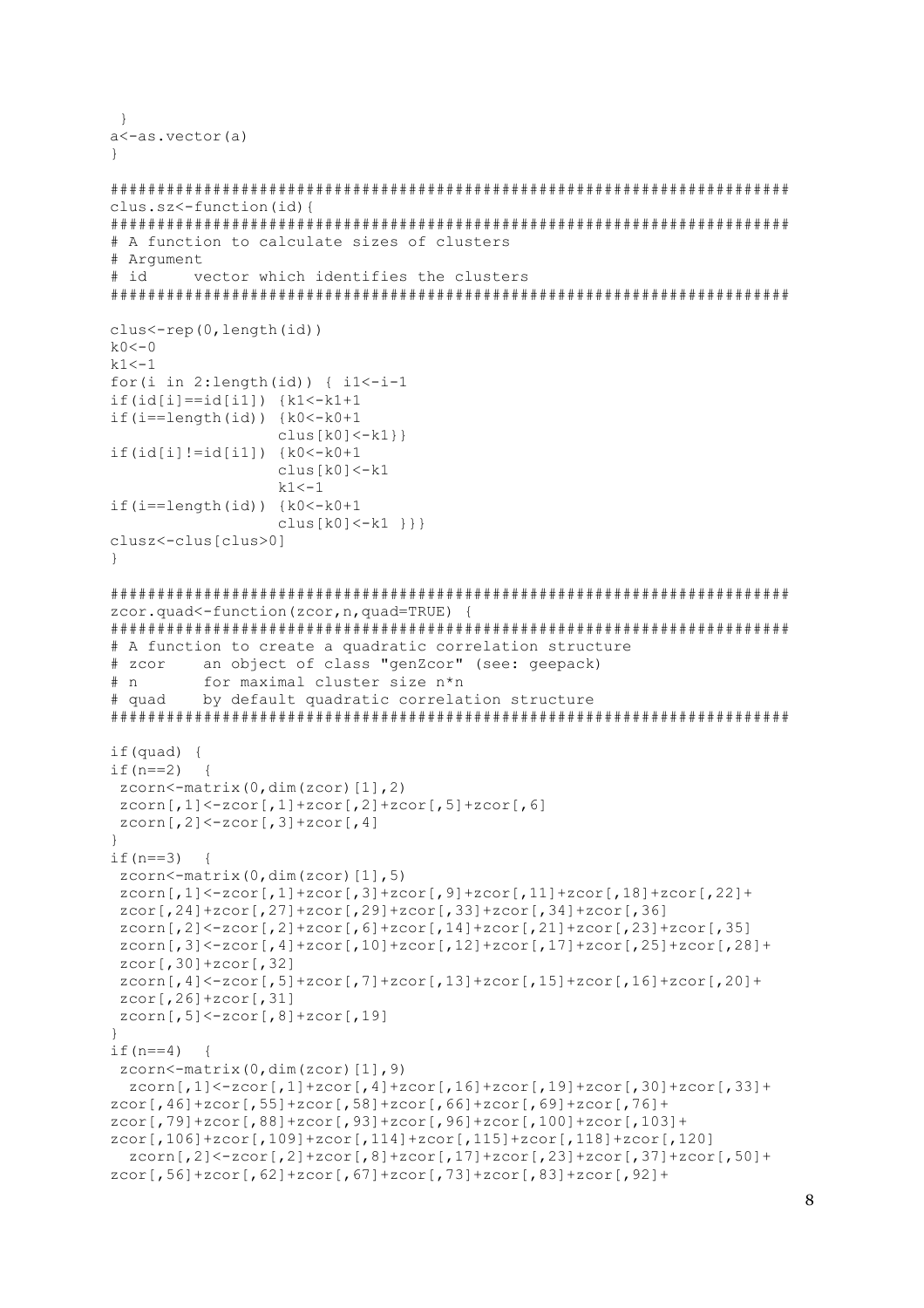```
zcor[,94]+zcor[,101]+zcor[,116]+zcor[,119]
  zcorn[,3]<-zcor[,3]+zcor[,12]+zcor[,27]+zcor[,41]+zcor[,54]+zcor[,57]+
zcor[,95]+zcor[,117]
 zcorn[,4]<-zcor[,5]+zcor[,18]+zcor[,20]+zcor[,32]+zcor[,34]+zcor[,45]+
zcor[,59]+zcor[,68]+zcor[,70]+zcor[,78]+zcor[,80]+zcor[,87]+
zcor[,97]+zcor[,102]+zcor[,104]+zcor[,108]+zcor[,110]+zcor[,113]
  zcorn[,5]<-zcor[,6]+zcor[,9]+zcor[,21]+zcor[,22]+zcor[,24]+zcor[,31]+
zcor[,36]+zcor[,38]+zcor[,44]+zcor[,49]+zcor[,60]+zcor[,63]+
zcor[,71]+zcor[,72]+zcor[,74]+zcor[,77]+zcor[,82]+zcor[,84]+
zcor[,86]+zcor[,91]+zcor[,98]+zcor[,105]+zcor[,107]+zcor[,112]
  zcorn[,6]<-zcor[,7]+zcor[,13]+zcor[,26]+zcor[,28]+zcor[,40]+zcor[,42]+
zcor[,43]+zcor[,53]+zcor[,61]+zcor[,85]+zcor[,99]+zcor[,111]
  zcorn[,7]<-zcor[,10]+zcor[,25]+zcor[,35]+zcor[,48]+zcor[,64]+zcor[,75]+
zcor[,81]+zcor[,90]
 zcorn[,8]<-zcor[,11]+zcor[,14]+zcor[,29]+zcor[,39]+zcor[,47]+zcor[,52]+
zcor[,65]+zcor[,89]
 zcorn[, 9] < -zcor[, 15] + zcor[, 51]}
}
if(!quad) zcorn<-zcor
zcorn<-as.matrix(zcorn)
}
#########################################################################
res.gee<-function(formula,data,n,clusz=NA,zcor=NA,a=NA,b,R=NA,
fam="b",type="resid") {
#########################################################################
# A function to calculate fitted values and residuals
# for Generalized Estimating Equation Models
# for gaussian or binary data (with logit link) or Poisson data (log link)
# Arguments
# formula a formula expression
# data a data frame
# n for maximal cluster size n*n<br># clusz an object of class "clus.sz"
            an object of class "clus.sz"
# zcor an object of class "genZcor"
# a a vector of correlation parameters
# for clusters only
# as an object of class "a.gee"<br># b a vector of regression parame
             a vector of regression parameters beta
# R a square matrix of correlation parameters
# for full dimension (=number of observations) only
# fam family
# "g", "b", "p" (gaussian, binary, Poisson) are allowed
# type "fitted" calculates fitted values
# "resid" calculates residuals
#
#########################################################################
1 < -dim(data)[2]
ieo < -data[, l-1]
if(n!=dim(data)[1]) {
n2 < -n*nn3 < -n2*(n2-1)/2n4 < -n2-1n5<-n2-2
for(i in 1:dim(zcor)[1]) {
for(k in 1:n3){
if(zcor[i,k]=-1) zcor[i,k]<-a[k] }}
lc<-length(clusz)
z2 < - matrix (0, lc, n3)
```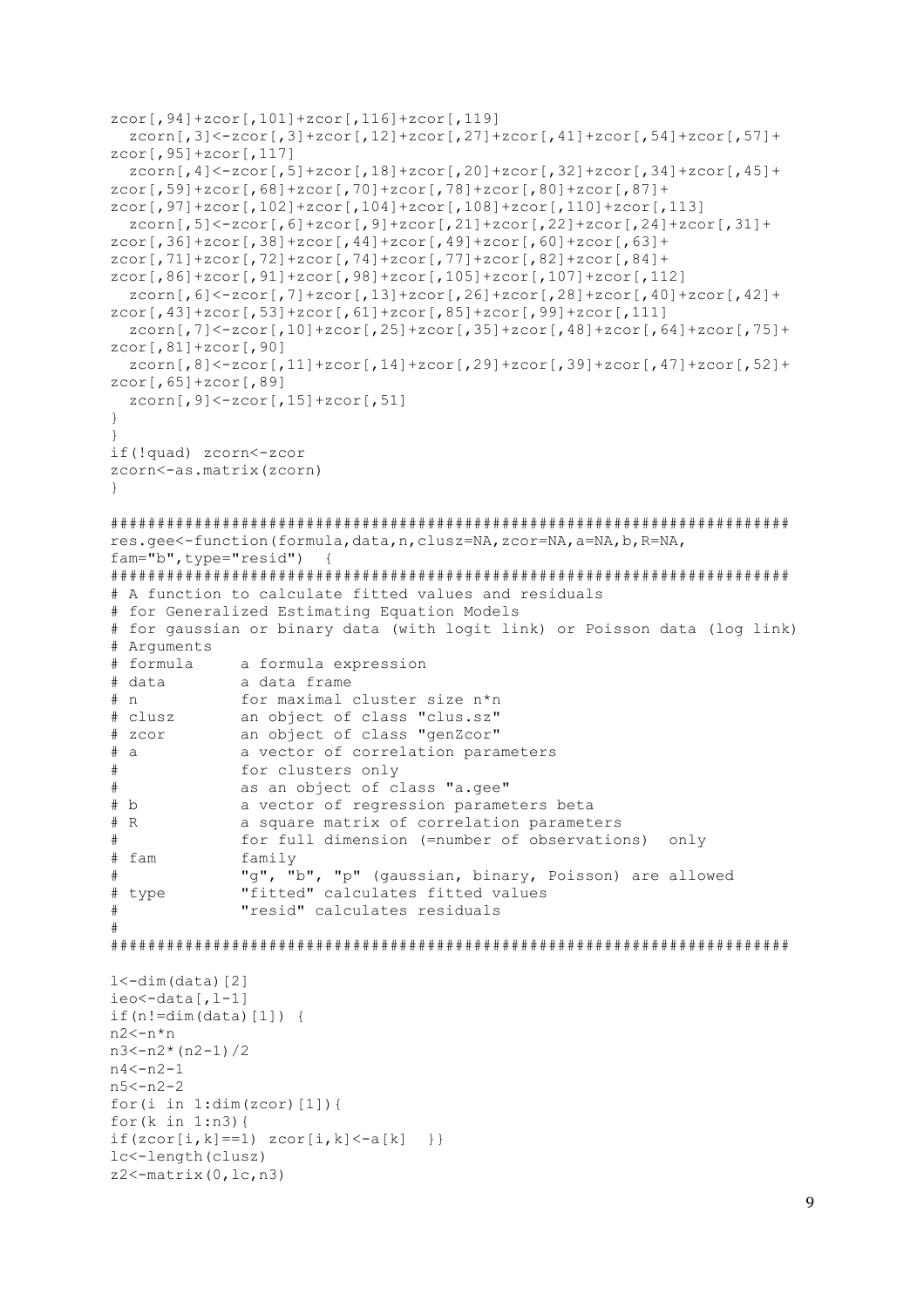```
for(j in 1:n3) {
k3 < -0k2 < -0for(i in 1:lc {
if (clusz[i] != 1) {
k2 < -k3+1k3 < -clusz[i] * (class[i] - 1)/2 + k3for (k \in \mathbb{R}^2 : k3)z2[i,j] < -zcor[k,j]+z2[i,j] } }
if (n==2)iod < - c (1, 1, 2)if (n == 3)iod<-c(1, 1, 1, 1, 1, 1, 1, 2, 2, 2, 2, 2, 2, 3, 3, 3, 3, 3, 4, 4, 4, 4, 5, 5, 5, 6, 6, 7)
if (n==4)3, 3, 3, 3, 3, 3, 3, 3, 3, 3, 3, 3, 4, 4, 4, 4, 4, 4, 4, 4, 4, 4, 4, 4, 5, 5, 5, 5, 5, 5, 5, 5, 5, 5, 5, 5,
11, 11, 11, 11, 12, 12, 12, 13, 13, 14cs < -0v <-matrix (0, length (ieo), length (ieo))
vq1 < -rep(0, n2)for(i in 1:1c) {clu<-clusz[i]
if(clu!=1) {
v1 < - matrix (0, n2, n2)if (n == 2)\{ \text{v1}[1,2:4] \leq z2[i,1:3]v1[2,3:4] < -z2[i,4:5]v1[3,4]<-z2[i,6]\rightarrowif (n==3)\{ \quad v1[1,2:9]<-z2[i,1:8]v1[2,3:9]<-z2[i,9:15]v1[3,4:9]<-z2[i,16:21]v1[4,5:9]<-z2[i,22:26]v1[5, 6:9] < -z2[i, 27:30]v1[6, 7:9] < -z2[i, 31:33]v1[7, 8:9] < -z2[i, 34:35]v1[8, 9] < -z2[i, 36]\left\{\right\}if (n==4)\{ \quad v1[1,2:16] \leq z2[i,1:15]v1[2,3:16] < -z2[i,16:29]v1[3, 4:16] < -z2[i, 30:42]v1[4,5:16] < -z2[i,43:54]v1[5, 6:16] < -z2[i, 55:65]v1[6, 7:16] < -z2[i, 66:75]v1[7, 8:16] < -z2[i, 76:84]v1[8, 9:16] < -z2[i, 85:92]v1[9, 10:16] < -z2[i, 93:99]v1[10, 11:16] < -z2[i, 100:105]v1[11, 12:16] < -z2[i, 106:110]v1[12, 13:16] < -z2[i, 111:114]v1[13, 14:16] < -z2[i, 115:117]v1[14, 15:16] < -z2[i, 118:119]v1[15, 16] < -z2[i, 120]\rightarrowfor(i1 in 1:length(iod) {
i2 < -iod[i1]if (var (v1[i2, 1:n2]) == 0) {for (k in i2:n5) {k1 <- k+1}
                                            v1[k, ]<-v1[k1, ]v1[k1, ]<-vql[]}}}
for(il in 1: length(iod)) {
i3 < -iod[i1]+1if (var (v1[1:n2, i3]) == 0) {for (k in i3:n4) {k1 <- k+1}
```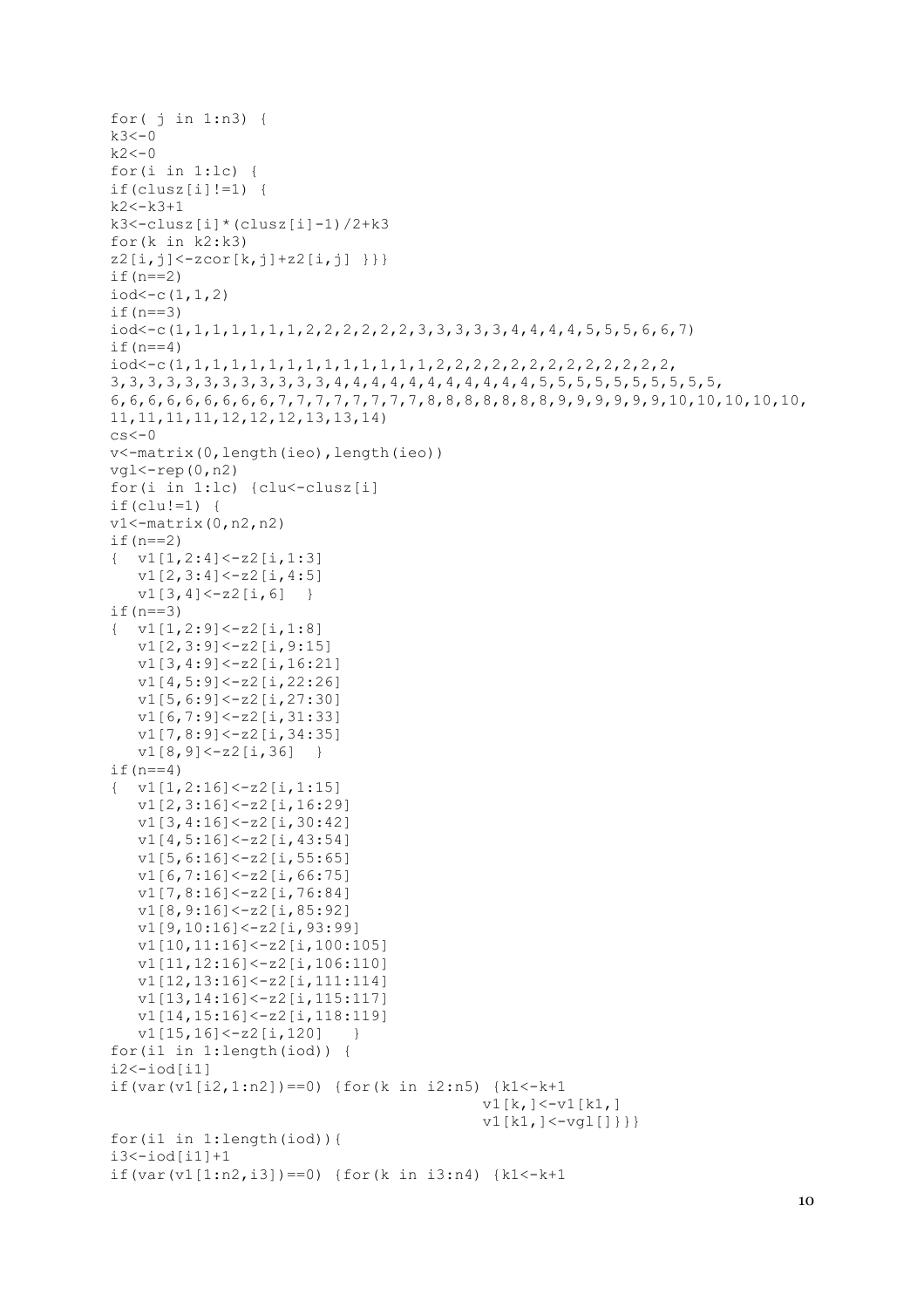```
v1[,k]<-v1[,k1]
                                         v1[, k1]<-vq1[]}}}
clu1<-clu-1
for(k in 1:clu1) {csk<-cs+k
f1<-2for(k1 in f1:clu) {k2<-cs+f1
v[csk,k2]<-v1[k,k1]f1<-f1+1 }}
for(k in 1:clu) {csk<-cs+k
v[csk,csk]<- 0.5 } }
if(clu==1) \{cs1<-cs+1v[cs1,cs1]<-0.5 }
cs<- cumsum(clusz)[i] }
v<-v+t(v)}
if(n=-dim(data)[1]) v<-Rww<-solve(v)
s.geese<-svd(ww,LINPACK=T)
d.geese<-diag(sqrt(s.geese$d))
w<-s.geese$u%*%d.geese%*%t(s.geese$u)
x.matrix<-model.matrix(formula)
fitted<-x.matrix%*%b
fitted<-fitted[1:length(ieo)]
if(fam=="p") fitted<-exp(fitted)
if(fam=="b") fitted<-exp(fitted)/(1+exp(fitted))
if(type=="fitted")resgeeseo<-fitted
if(type=="resid"){
if(fam=="g") rgeese<-data[,1]-fitted
if(fam=="p") rgeese<-(data[,1]-fitted)/sqrt(fitted)
if(fam=="b") rgeese<-(data[,1]-fitted)/sqrt(fitted*(1-fitted))
rsgeese<-w%*%rgeese
resgeeseo<-rsgeese[1:length(ieo)]
}
resgeeseo<-as.vector(resgeeseo)
}
#########################################################
#%%%%%%%%%%%%%%%%%%%%%%%%
# here the real analysis with GEE starts:
# define dependent variable "snouter" (response)
response <- "snouter1.1"
# load necessary libraries and codes
require(gee)
require(geepack)
source("geefunctions.R") # attached as text file
```
# GEE --------------------------------------------------- # gee model with fixed correlation structure

# first prepare a dataframe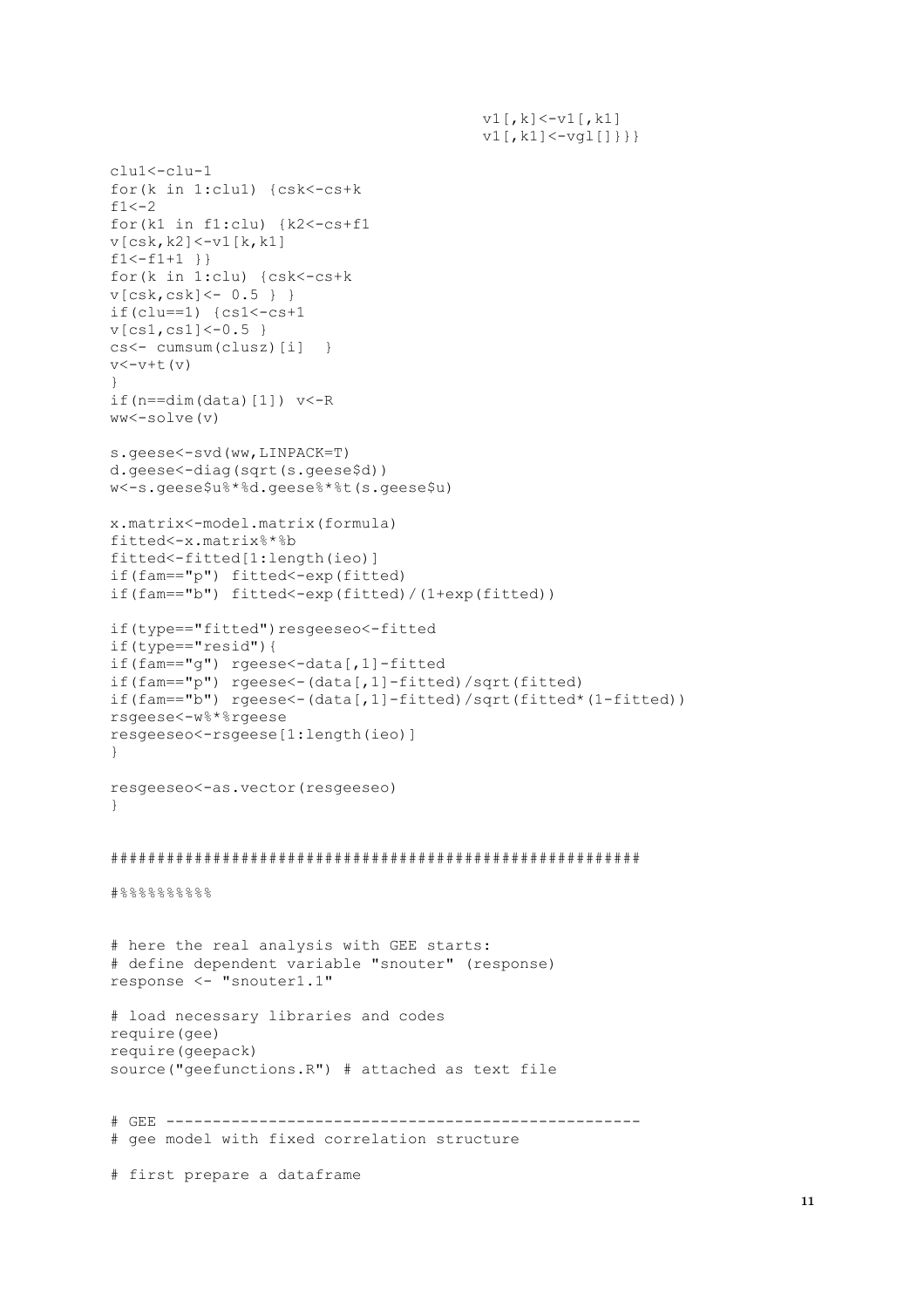data < data.frame(snouter.df[,c("snouter1.1",names(snouter.df[c(3:4,1:2)]))]) attach(data) nn <- nrow(data) coord  $\leq$  cbind(X, Y) # next compute glm model: mglm <- glm(snouter1.1 ~ rain + djungle, family=gaussian, data=data) resglm <- resid(mglm) corglm <- correlog(X, Y, resglm, na.rm=T, increment=1, resamp=1,legacy=FALSE) # fit of autocorrelation for gee fixed model alpha <- corglm\$correlation[1] idn  $\leftarrow$  rep(1,nn) D <- as.matrix(dist(coord)) R <- alpha^D # then gee model mgee <- gee(snouter1.1 ~ rain + djungle, family=gaussian, data=data, id=idn, R=R, corstr="fixed") summary(mgee)[1:7] # residuals and fitted values extracted by homemade functions resgee <-res.gee(snouter1.1 ~ rain + djungle, data=data, nn, b=mgee\$coeff, R=R, fam="g", type="resid") fitgee <-res.gee(snouter1.1 ~ rain + djungle, data=data, nn, b=mgee\$coeff, R=R, fam="g", type="fitted") detach(data) # GEESE -------------------------------------------------- # geese model with user defined correlation structure # cluster size, nr=3 --> 3\*3 cells in a cluster nr  $\leq -3$ # first prepare a new dataframe data.cluster <- dat.nn(snouter.df[,c("snouter1.1", names(snouter.df[c(3:4,1:2)]))], n=nr) attach(data.cluster) # prepare cluster sizes, waves within clusters and quadratic correlation structure # by functions from geepack and homemade functions clusz <- clus.sz(id) zcor <- genZcor(clusz=clusz, waves=waves, corstrv="unstructured") zcorq <- zcor.quad(zcor, n=nr, quad=T) # then geese model mgeese  $\leq$  - geese (snouter1.1  $\sim$  rain + djungle, family=gaussian, data=data.cluster, id=id, corstr="userdefined", zcor=zcorq) summary(mgeese) # residuals and fitted values extracted by homemade functions ageese <- a.gee(mgeese\$a,n=nr,type="geese",corstr="userdefined",quad=T) resgeese.cluster <- res.gee(snouter1.1 ~ rain + djungle, data=data.cluster,n=nr,clusz,zcor,ageese,mgeese\$b,fam="g",type="resid") fitgeese.cluster  $\leq$  res.gee(snouter1.1  $\sim$  rain + djungle, data=data.cluster, n=nr, clusz, zcor, ageese, mgeese\$b, fam="g", type="fitted") resgeese <- resgeese.cluster[order(o)] fitgeese <- fitgeese.cluster[order(o)] detach(data.cluster)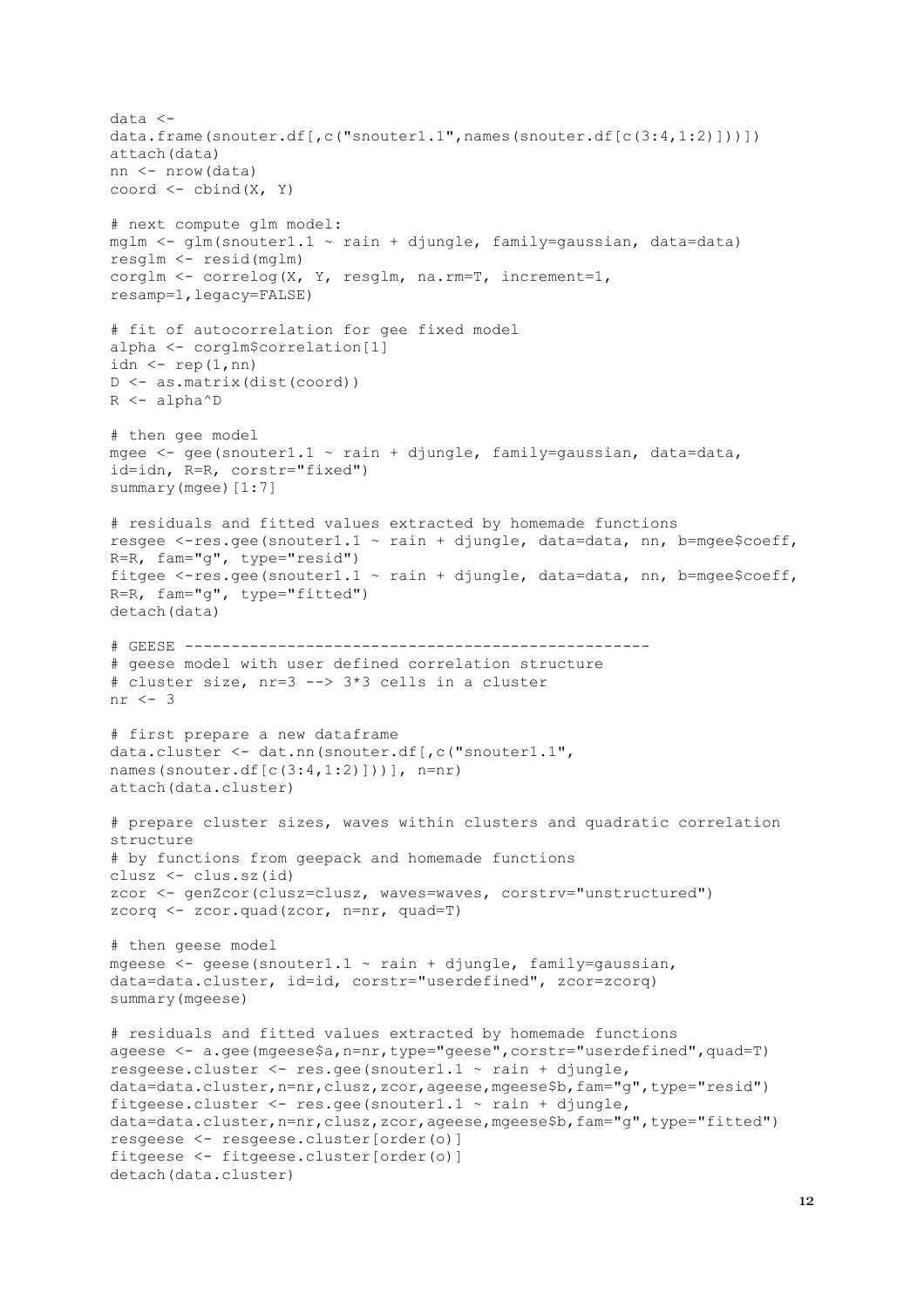#### **Spatial Generalized Linear Mixed Model in R (Frank Schurr)**

This is an inofficial abuse of a Generalized Linear Mixed Model function (glmmPQL {**MASS**}), which is a wrapper function for lme {**nlme**}, which in turn internally calls gls {**nlme**}. Hence the presented method is actually a generalization of gls to non-normal data. It requires a "cheat" to make it do what we want, however. This code produces the identical results as an official spatial GLMM in SAS (proc glimmix) and can hence be trusted.

```
require(MASS)
?glmmPQL
?corClasses
snouter.df <- read.table("snouterdata.txt", head=T)
#define a grouping factor that assigns all observations to the same group
group <- factor(rep("a",nrow(snouter.df)))
snouter.df <- cbind(snouter.df, group)
attach(snouter.df) #For some reason, the data have to be attached AND
specified in the formula!
# GLMM fits ----------------------
#exponential correlation structure
model.e \leq - glmmPQL(snouter2.1 \sim rain + djungle, random=\sim1|group,
data=snouter.df,
correlation=corExp(form=~X+Y), family=binomial))
#Gaussian correlation structure
model.g \leq - glmmPQL(snouter2.1 \sim rain + djungle, random=\sim1|group,
data=snouter.df, correlation=corGaus(form=~X+Y), family=binomial))
#spherical correlation structure
model.s <- glmmPQL(snouter2.1 ~ rain + djungle, random=~1|group,
data=snouter.df, correlation=corSpher(form=~X+Y), family=binomial))
detach(snouter.df)
```
#### **Spatial Eigenvector Mapping in R (Pedro Peres-Neto)**

This method has only recently seen the light of day. Two steps are involved in R: (1) setting up the correct neighbourhood, (2) running the acutal eigenvector generator and selector. You may also want to check ?SpatialFiltering which "only" corrects standard errors of an OLS but does not affect parameter estimates.

```
require(spdep)
?ME
snouter sp \leq SpatialPixelsDataFrame(as.matrix(snouter.df[,2:1]),
snouter.df)
nb1.0 \leftarrow dnearneigh (coordinates (snouter sp), 0, 1.0)
nb1.0 dists \leftarrow nbdists(nb1.0, coordinates(snouter sp))
nb1.0 sims \leftarrow lapply(nb1.0 dists, function(x) (1-((x/4)^2)) )
ME. listw \leftarrow nb2listw(nb1.0, qlist=nb1.0,sims, style="B"')
```